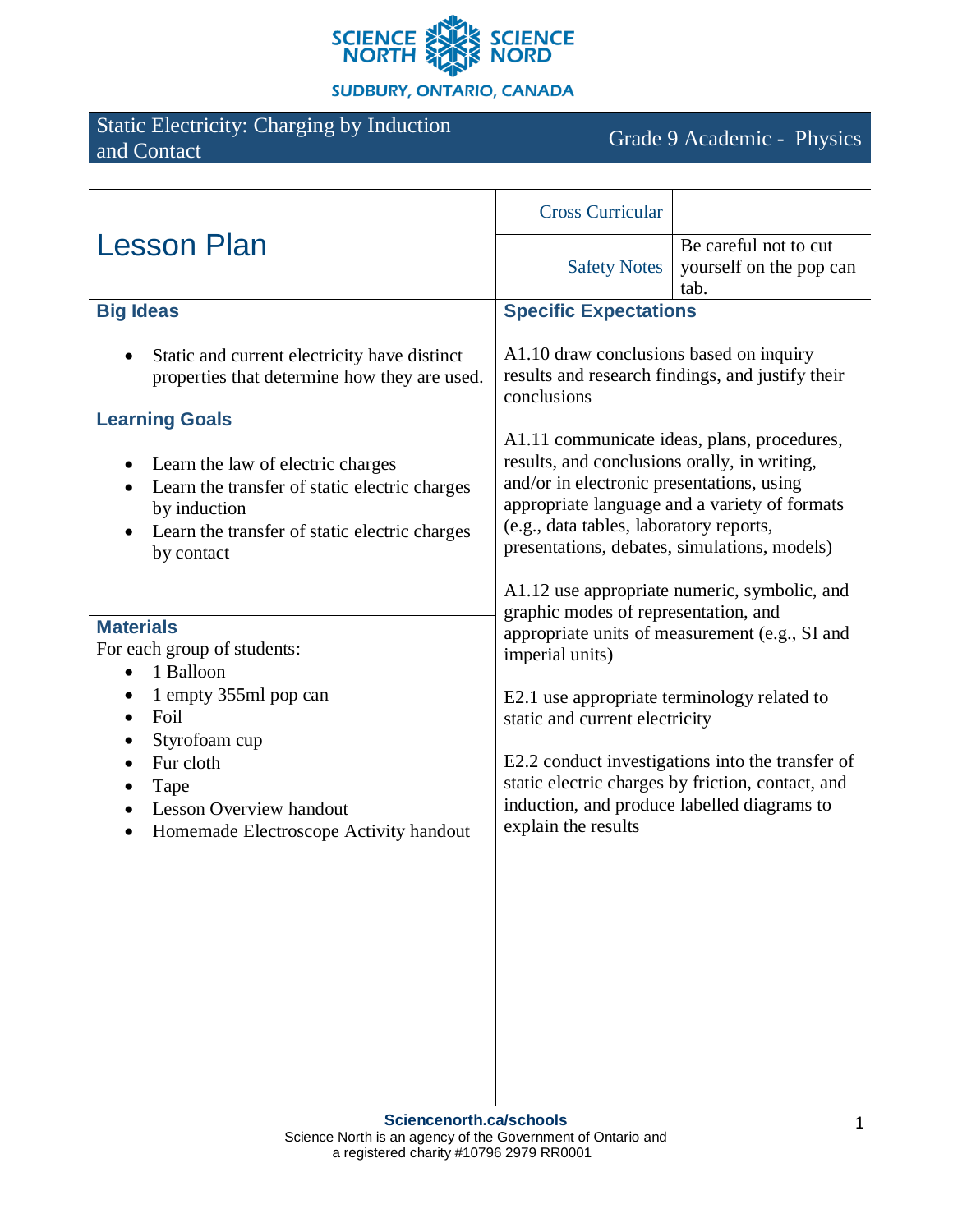

## **Description**

Students will learn about static electricity and charging by induction and contact by building an electroscope, a device that can be used to detect the presence of an electric charge.

#### **Accommodations/Modifications**

Students have the opportunity to type, verbally record with speech-to-text programs, and draw their answers.

#### **Introduction**

- The educator will have a balloon blown up at the beginning of class and tie a knot to close the balloon.
- The educator will ask the class a question "have you been able to stick a balloon onto a wall after rubbing it on your sweater?"
	- o The educator could then rub the balloon on their sweater or ask for a volunteer to do so, and then hold the balloon very close to, but not touching, the wall in the classroom for 3 seconds. Then stick the balloon against the wall.
- The educator can then ask students to collaborate with others in answering "How is this possible when the wall is neutral?"
	- o The educator will conduct a classroom discussion on the topic, possibly writing student ideas and responses into a concept or mind-map on the board.
- The educator will divide students into groups of 3 or 4.
- The educator will then distribute the *Lesson Overview* handout, the *Homemade Electroscope Activity* handout, and the required materials to each group.

#### **Action**

- In their groups, students will work together to follow the instructions and build the Homemade Electroscope out of the provided materials.
- Students will complete the Charging by Contact activity and complete Questions #1-3 on the *Homemade Electroscope Activity* handout.
- Students will complete the Charging by Induction activity and complete Questions #4- 8 on the *Homemade Electroscope Activity* handout.